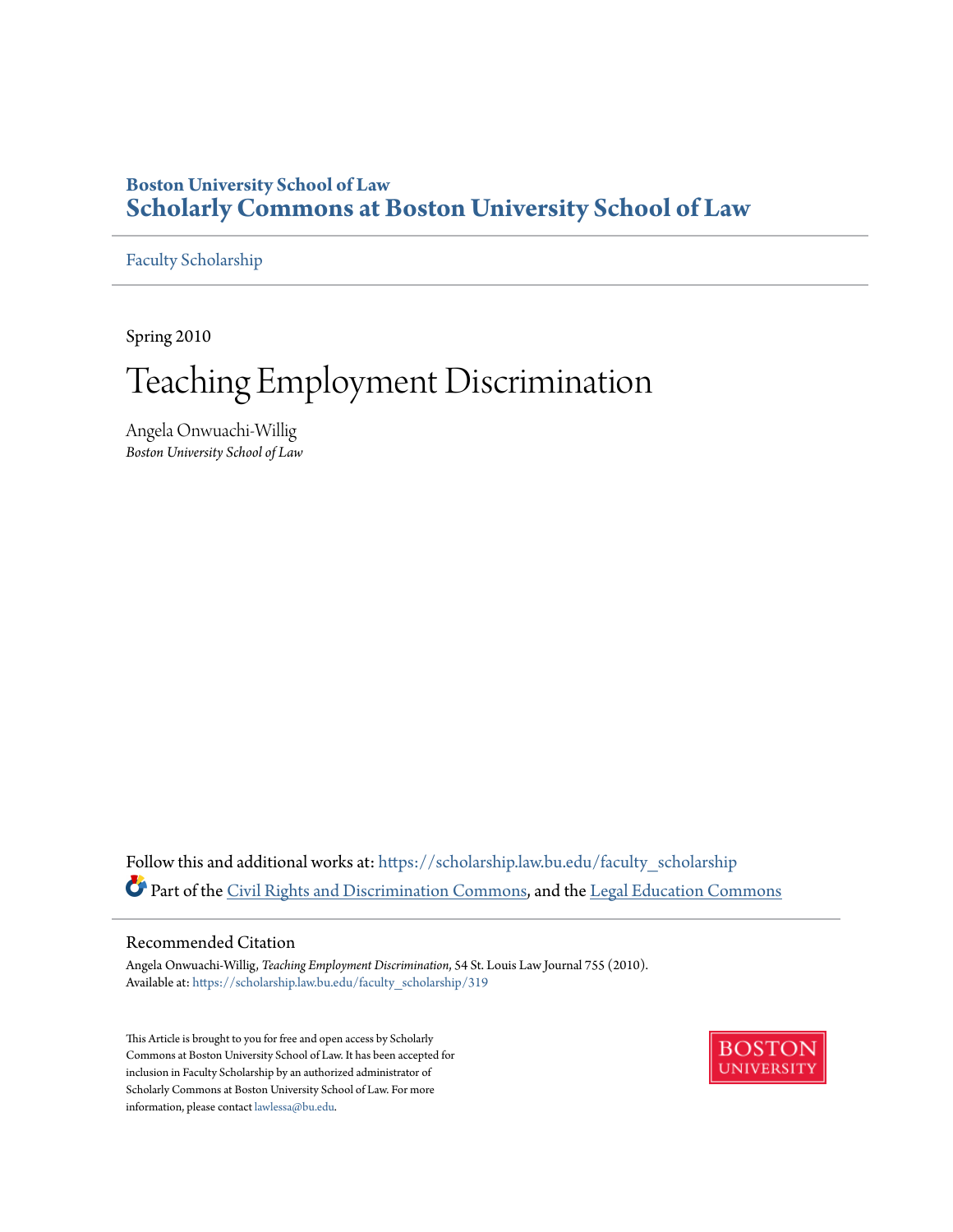# ANGELA ONWUACHI-WILLIG\*

Teaching civil rights to this generation's law students can come with its own unique challenges. For many of these students, civil rights struggles are a phenomenon of the past. Title VII of the Civil Rights Act of  $1964<sup>1</sup>$  and sections 4 and 5 of the Voting Rights Act of  $1965<sup>2</sup>$  had been in existence for twenty years when much of this generation of future lawyers was born. Although these students attended more segregated primary and secondary schools than students born during the 1960s and  $1970s<sup>3</sup>$ , they grew up idolizing

 2. 42 U.S.C. §§1973b–1973c; *see also* Pamela S. Karlan, *Section 5 Squared: Congressional Power to Extend and Amend the Voting Rights Act*, 44 HOUS. L. REV. 1, 3 (2007) (noting that these sections "require[] certain jurisdictions to satisfy federal authorities that proposed changes in their election laws have neither a discriminatory purpose nor a discriminatory effect before implementing them").

<sup>\*</sup> Professor of Law, Charles M. and Marion J. Kierscht Scholar, University of Iowa. J.D., University of Michigan Law School; B.A., Grinnell College. angela-onwuachi@uiowa.edu. Thanks to Dean Carolyn Jones and Charles M. and Marion J. Kierscht for her support. I also thank Jonathan Brayman for his comments on this draft. I also give special thanks to my husband, Jacob Willig-Onwuachi, and our children, Elijah, Bethany, and Solomon for their constant love and support.

 <sup>1. 42</sup> U.S.C. § 2000e (2006). Title VII makes it illegal for an employer "to fail or refuse to hire or to discharge any individual, or otherwise to discriminate against any individual with respect to . . . privileges of employment, because of such individual's race, color, religion, sex, or national origin" or "to limit, segregate, or classify his employees or applicants for employment in any way which would deprive or tend to deprive any individual of employment opportunities or otherwise adversely affect his status as an employee, because of such individual's race, color, religion, sex, or national origin." 42 U.S.C. § 2000e-2(a).

<sup>3</sup>*. See* Gary Orfield, Erica D. Frankenberg, & Chungmei Lee, *The Resurgence of School Segregation*, 60 EDUC. LEADERSHIP 16, 16 (2002); Angela Onwuachi-Willig, *For Whom Does the Bell Toll: The Bell Tolls for* Brown*?*, 103 MICH. L. REV. 1507, 1514 (2005). In some ways, public school segregation is the direct reflection of segregation in neighborhoods, which also correlates with socioeconomic class. *See* JOHN U. OGBU, BLACK AMERICAN STUDENTS IN AN AFFLUENT SUBURB: A STUDY OF ACADEMIC DISENGAGEMENT 36 (2003) ("[M]any Blacks have continued to attend segregated and substandard schools because of residential segregation."). As courts began to enforce desegregation orders, many white people fled to the suburbs. *See* Erwin Chemerinsky, *The Segregation and Resegregation of American Public Education: The Courts' Role*, 81 N.C. L. REV. 1597, 1605–06 (2003). As Professor Orfield has highlighted, however, residential segregation does not fully account for the increase in segregation in public schools.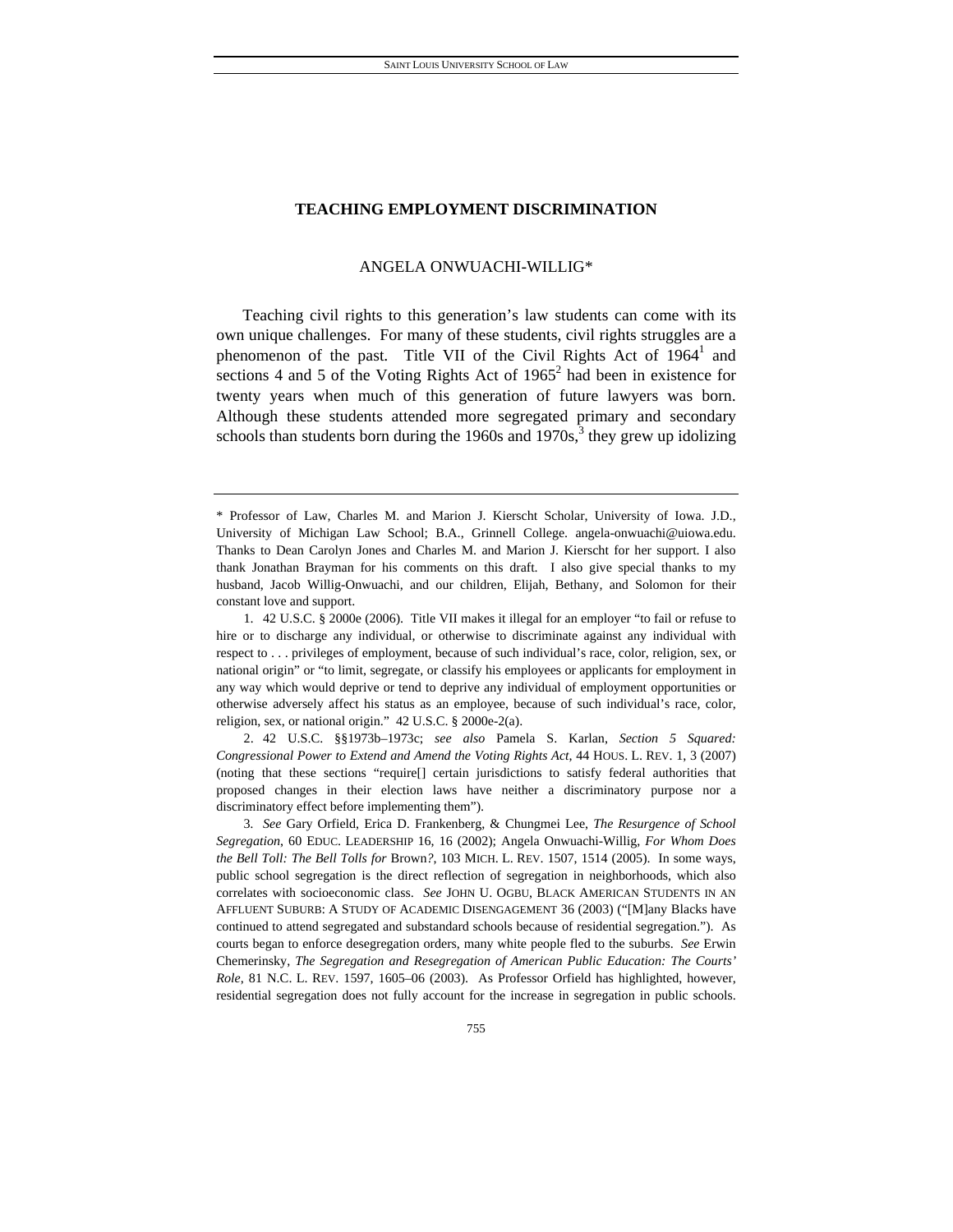a diversity of pop-culture megastars ranging from Oprah Winfrey to Michael Jordan to Mariah Carey to Eminem. They are the generation that made black and Latino hip-hop culture a part of the mainstream (at least among their age group). $4$  They are the generation that first believed in our nation's ability to elect its first black President and then actually elected the first black President, Barack Obama. Their life experience and lack of awareness about this country's sordid racial history has caused many a pundit to declare that we live in a post-racial world—that we, as a nation, are now beyond race.<sup>5</sup>

Unlike many of their predecessors, this generation's law students, especially its white students, do not just want to get past race; they believe that we are past race. They have learned about racism as an evil that occurs only when perpetrators with bad intent target their hatred against people of differing races, instead of as a systemic force that is both attitudinal and institutional.<sup>6</sup> Since birth, they have been taught that only action with bad intent is wrong.

Similarly, they have grown up believing that women have equal access to promising opportunities within the workplace. When the female law students

5*. See* Krissah Thompson, *100 Years Old, NAACP Debates Its Current Role*, WASH. POST, July 12, 2009, at A3 (referring to a suggestion that President Obama's election signaled "the complete inclusion of black people at all levels of politics").

6*. See* Charles R. Lawrence, III, *The Id, the Ego, and Equal Protection: Reckoning with Unconscious Racism*, 39 STAN. L. REV. 317, 329–44 (1987) (borrowing from Freudian psychoanalysis to construct a theory of unconscious racism and explain how much actual discrimination does not result from racial animus); *see also* Catherine Smith, *Unconscious Bias and "Outsider" Interest Convergence*, 40 CONN. L. REV. 1077 (2008) (explaining how unconscious, "in-group" bias and status can result in discrimination); Jeffrey J. Rachlinski et al., *Does Unconscious Racial Bias Affect Trial Judges*, 84 NOTRE DAME L. REV. 1195, 1198–1227 (2009) (exploring unconscious bias among judges in criminal law cases); Christine Jolls & Cass R. Sunstein, *The Law of Implicit Bias*, 94 CAL. L. REV. 969, 969–70 (2006) (discussing examples of both explicit and implicit bias); Jerry Kang, *Trojan Horses of Race*, 118 HARV. L. REV. 1489, 1498–1528 (2005) (discussing the results of multiple psychological studies, which confirm subjects exhibiting an unconscious bias based on race); Audrey J. Lee, Note, *Unconscious Bias Theory in Employment Discrimination Litigation*, 40 HARV. C.R.-C.L. L. REV. 481, 482–96 (2005) (discussing the prevalence of unconscious bias).

Indeed, school segregation for Blacks has increased despite a decrease in residential segregation for Blacks. *See* Orfield et al., *supra*, at 18.

<sup>4</sup>*. See* BAKARI KITWANA, WHY WHITE KIDS LOVE HIP HOP: WANKSTAS, WIGGERS, WANNABES, AND THE NEW REALITY OF RACE IN AMERICA (2005) (acknowledging the acceptance of hip-hop in mainstream popular culture); Greg Tate, *Nigs R Us, or How Blackfolk Became Fetish Objects*, *Introduction* to EVERYTHING BUT THE BURDEN: WHAT WHITE PEOPLE ARE TAKING FROM BLACK CULTURE 1, 2–3 (Greg Tate ed., 2003) (noting the rise of hip-hop into a "hungered-after taboo item" but also "a nightmarish bugbear in the badlands of the American racial imagination"); Paul Butler, *Much Respect: Toward a Hip-Hop Theory of Punishment*, 56 STAN. L. REV. 983, 985 (2004) (highlighting that hip hop is the second-best selling genre in the United States). In the introduction to his book *Everything but the Burden*, Greg Tate repeats the question of performance artist Roger Guenver Smith: "Why does everyone love Black music but nobody loves Black people?" EVERYTHING BUT THE BURDEN, *supra*, at 5.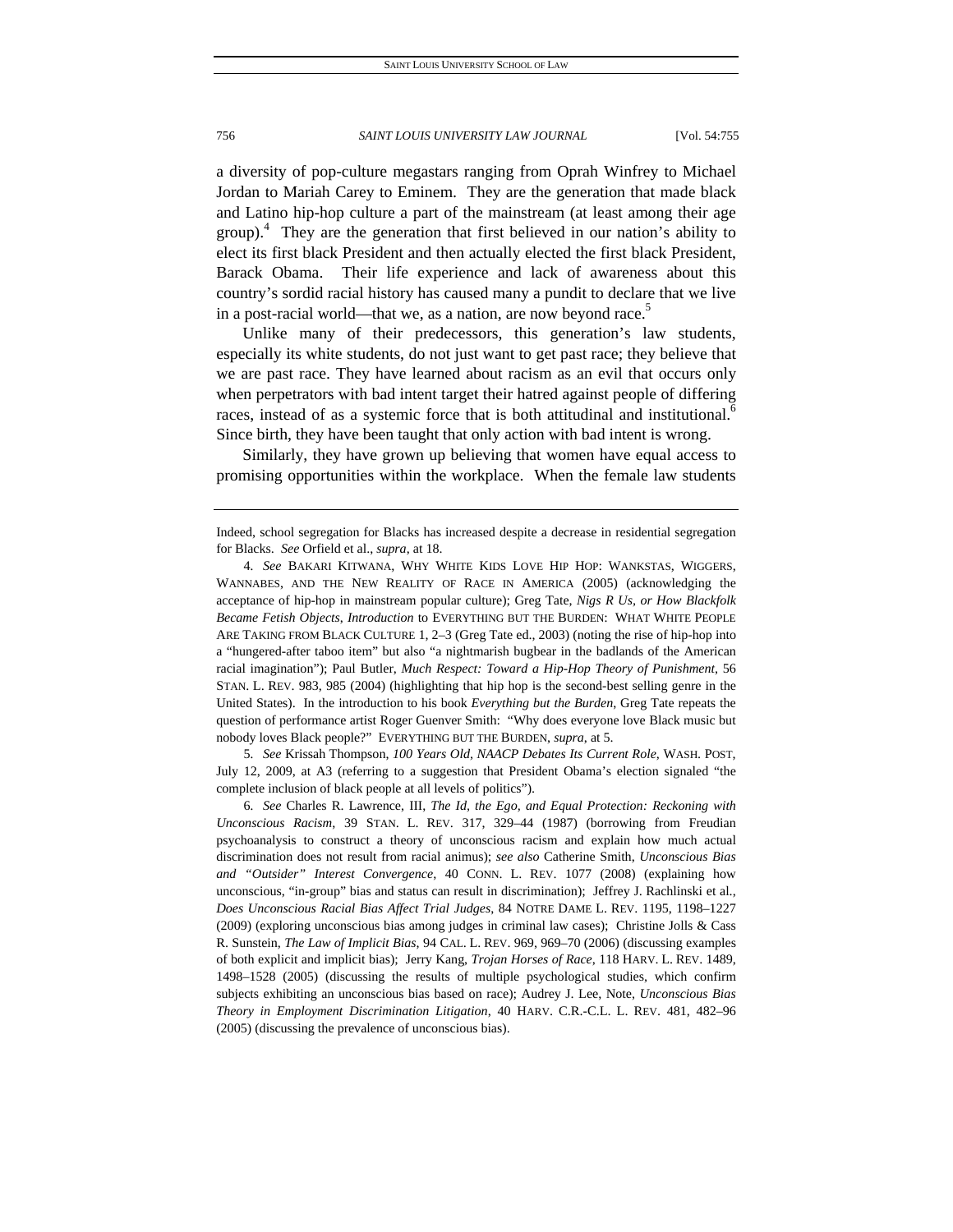of this cohort think about "opting out" of work outside the home, $\frac{7}{1}$  many of them truly believe that the choice will be theirs. $8$  Additionally, they look around their law school classrooms, seeing half of the room filled with women, and are affirmed in their belief of true gender equality.

With respect to sexual orientation discrimination, many of these students, although they are more pro-gay marriage than previous generations, fail to recognize such discrimination at all, oblivious to the pervasive heteronormativity in our country.<sup>9</sup> Even fewer of them consider trends of discrimination against people who are disabled, both physically and mentally, in their daily lives. $10$  As a result, many of this generation's law students view civil rights laws as tools that are rarely required for use in society.

In this Essay, I explore and discuss various methods for effectively teaching civil rights to this "post-racial" generation. Specifically, I examine the following four classroom challenges: (1) this generation's general lack of

 8. The term "opt-out revolution" has been used to refer to phenomenon of elite, successful women who are increasingly choosing to leave the workplace for motherhood. Lisa Belkin, *The Opt-Out Revolution*, N.Y. TIMES MAG., Oct. 26, 2003, at 42. For critiques, see JOAN C. WILLIAMS ET AL., THE CENTER FOR WORKLIFE LAW, "OPT OUT" OR PUSHED OUT?: HOW THE PRESS COVERS WORK/FAMILY CONFLICT (2006), *available at* http://www.worklifelaw.org/pubs/ OptOutPushedOut.pdf; PAM STONE, OPTING OUT? WHY WOMEN REALLY QUIT CAREERS AND HEAD HOME (2007); Laura T. Kessler, *Keeping Discrimination Theory Front and Center in the Discourse over Work and Family Conflict*, 34 PEPP. L. REV. 313, 321–30 (2007); Deborah L. Rhode, *The Subtle Side of Sexism*, 16 COLUM. J. GENDER & L. 613 (2007); Onwuachi-Willig, *supra* note 7, at 265–71; Catherine Albiston, *Anti-Essentialism and the Work/Family Dilemma*, 20 BERKELEY J. GENDER L. & JUST. 30, 42–48 (2005).

9*. See* Darren Lenard Hutchinson, *Ignoring the Sexualization of Race: Heteronormativity, Critical Race Theory, and Anti-Racist Politics*, 47 BUFF. L. REV. 1, 4 n.10 (1999) ("'Heteronormativity' describes the 'normalcy' of heterosexuality. In a heterosexist society, heterosexuality serves as the transparent norm that shapes ideology, politics, culture and social relations."); Adele M. Morrison, *Same-Sex* Loving*: Supporting White Supremacy Through Same-Sex Marriage*, 13 MICH. J. RACE & L. 177, 202–20 (2007) (exploring how heteronormativity reinforces both white supremacy and heterosupremacy).

 10. *See* Michael E. Waterstone & Michael Ashley Stein, *Disabling Prejudice*, 102 NW. U. L. REV. 1351, 1359–78 (2008) (analyzing the process by which people with psycho-social disabilities are othered and stigmatized); Samuel R. Bagenstos, *Subordination, Stigma, and "Disability*,*"* 86 VA. L. REV. 397, 401 (2000) ("'Disability' is a condition in which people because of present, past, or perceived 'impairments'—are viewed as somehow outside of the 'norm' for which society's institutions are designed and therefore are likely to have systematically less opportunity to participate in important areas of public and private life.").

 <sup>7.</sup> Many women at elite colleges such as Yale University are opting into the opt-out revolution before they even begin their careers. Louise Story, *Many Women at Elite Colleges Set Career Path to Motherhood*, N.Y. TIMES, Sept. 20, 2005, at A1; *see also* Angela Onwuachi-Willig, *GIRL, Fight!*, 22 BERKELEY J. GENDER & JUST. 254, 266–70 (2007) (reviewing MEGAN SEELY, FIGHT LIKE A GIRL: HOW TO BE A FEARLESS FEMINIST (2007)) ("[T]his trend of surrendering to gender socialization and roles within the home and workplace has trickled down to the next wave of young girls.").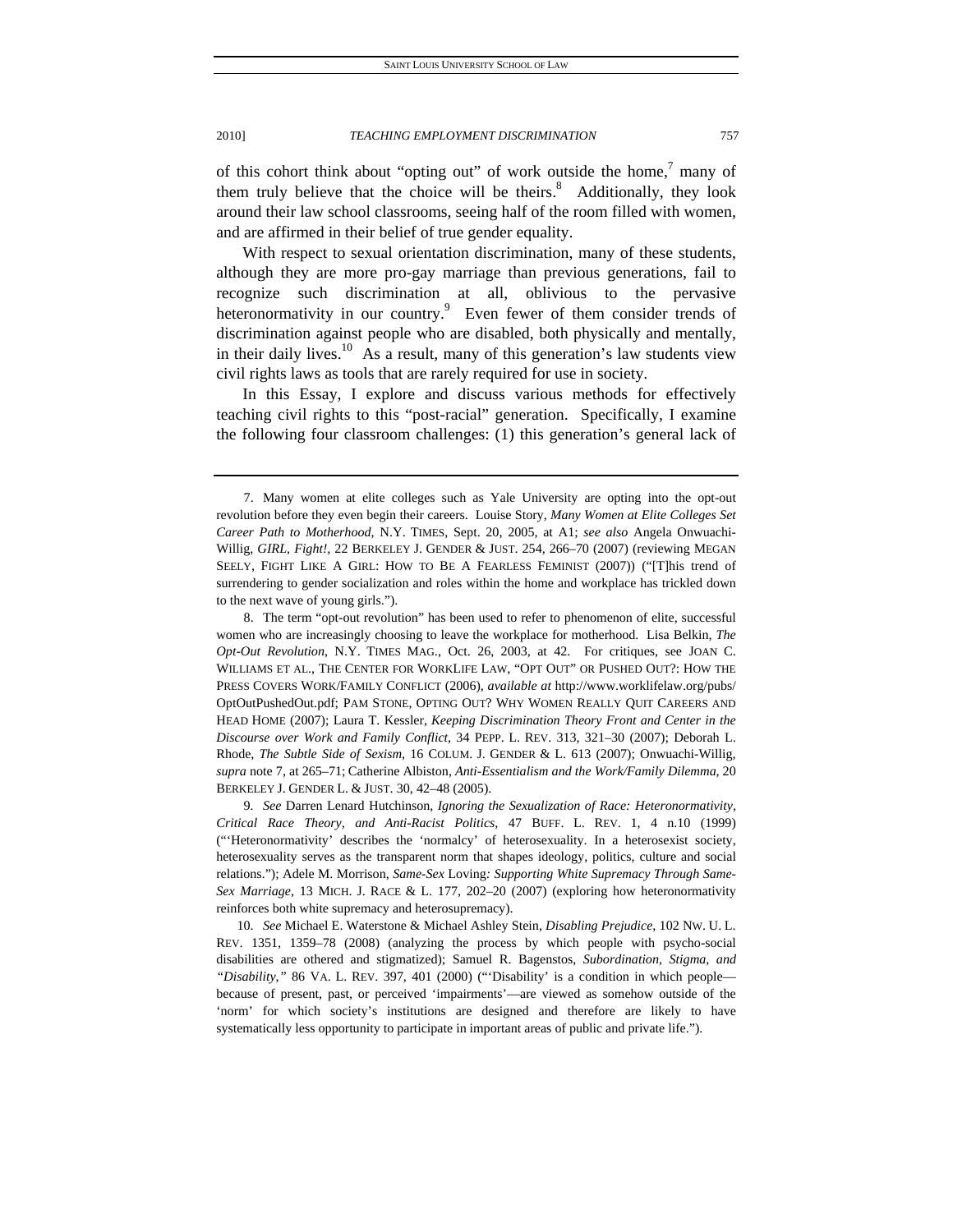understanding about the historical context in which many civil rights laws—for purposes of this Essay, Title VII—arose; (2) the general lack of real-life work experience among many law students; (3) a growing decline in the racial and ethnic diversity of law school classes; and (4) the increasing complexities of discrimination in the workplace, including forms of discrimination such as proxy discrimination and demands for covering.<sup>11</sup> I analyze these obstacles to teaching civil rights law—in particular, employment discrimination law—in four, short separate parts, each one dedicated to the challenges described above.

## I. BRINGING HISTORY BACK

Often, during discussions of assigned cases in Employment Discrimination, a student or two will speak of discrimination as occurring "back in the day." As a professor, I have mixed emotions about the phrase "back in the day." On the one hand, the use of the language makes me cringe because underlying that phrase is an assumption that the problem of discrimination is a problem of the past, not the present or the future. On the other hand, the use of the phrase makes me hopeful, reminding me of the progress that our society has made since the enactment of Title VII. More importantly, it makes me hopeful because it indicates that a number of students—or at least the one or two students who made the reference—are analyzing cases within a historical framework.

Analyzing employment discrimination law within the historical context in which Title VII and many other civil rights statutes arose is necessary to understanding not only the basis of the area's burden–shifting frameworks but also their application to factual situations. Consider, for example, the *prima facie* case test in the burden–shifting framework most commonly used for disparate treatment cases, the *McDonnell Douglas* framework.<sup>12</sup> Under this

 <sup>11.</sup> Covering is defined as downplaying a disfavored identity, and reverse covering is defined as behaving in a way that purposely conforms to stereotype. *See* Kenji Yoshino, *Covering*, 111 YALE L.J. 769, 772, 917-18 (2002). Discrimination also occurs based upon proxies for unfavored identity categories such as African–American sounding names. *See* Angela Onwuachi-Willig & Mario L. Barnes, *By Any Other Name?: On Being "Regarded As" Black, and Why Title VII Should Apply Even if Lakisha and Jamal Are White*, 2005 WIS. L. REV. 1283, 1283–84, 1290–1318 (2005).

 <sup>12.</sup> McDonnell Douglas Corp. v. Green, 411 U.S. 792 (1973). A number of scholars have argued that *Desert Palace v. Costa*, 539 U.S. 90 (2003) will result in the treatment of most Title VII intentional discrimination claims as mixed motive cases and have maintained that the *McDonnell Douglas* framework is no longer viable. *See, e.g.*, William R. Corbett, *An Allegory of the Cave and the* Desert Palace, 41 HOUS. L. REV. 1549, 1566 (2005); Jeffrey A. Van Detta, *"*Le Roi Est Mort; Vive Le Roi!*": An Essay on the Quiet Demise of* McDonnell Douglas *and the Transformation of Every Title VII Case After* Desert Palace, Inc. v. Costa *into a "Mixed Motives" Case*, 52 DRAKE L. REV. 71, 72–73 (2003); Michael J. Zimmer, *The New Discrimination Law:*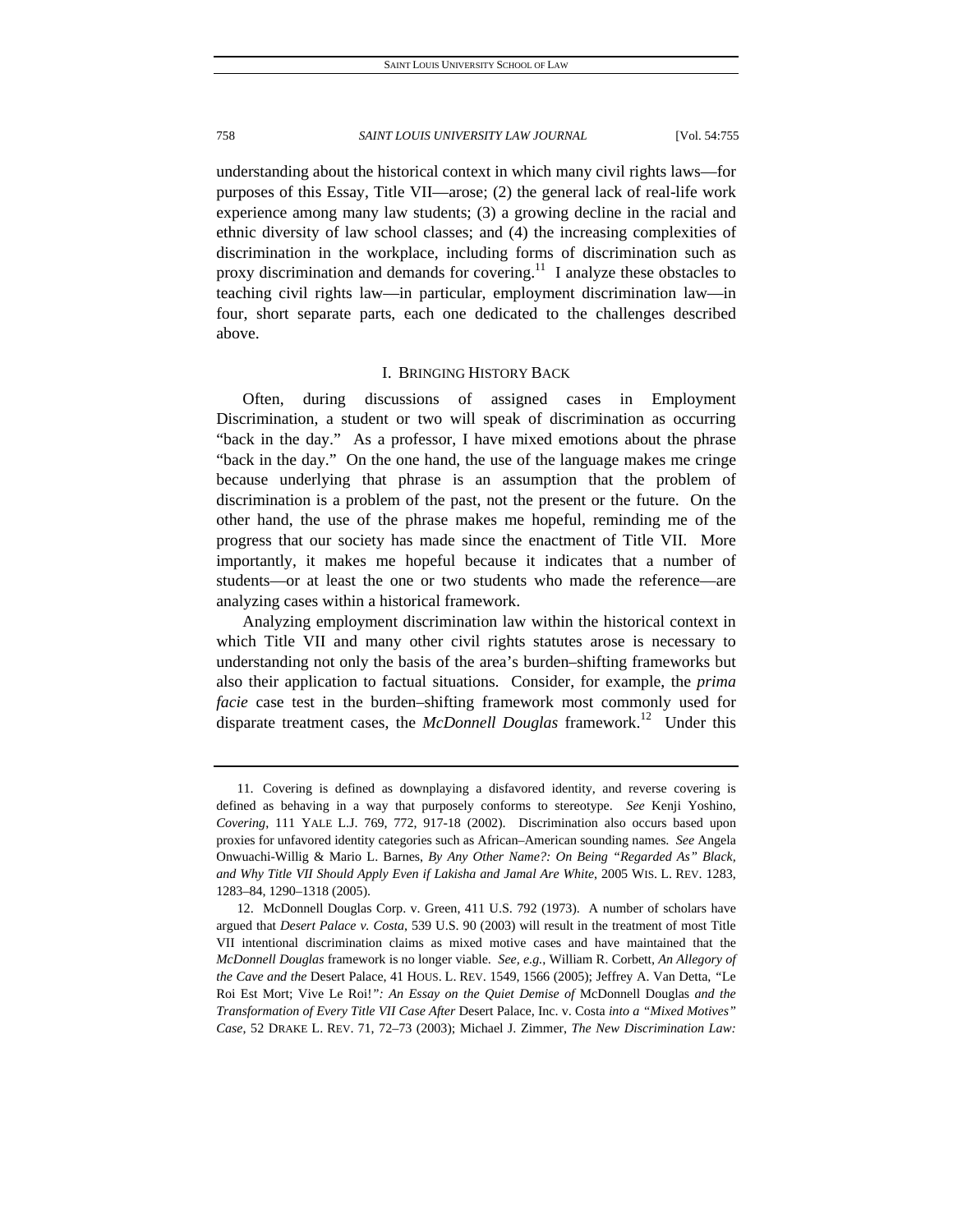framework, a plaintiff can prove discrimination in hiring through three different steps. In the first step, the plaintiff must establish a *prima facie* case of discrimination by proving the following four factors: that (1) he or she belongs to a minority group; (2) he or she applied for and was qualified for the position at issue; (3) he or she was rejected for the job despite his or her qualifications; and (4) the position remained open after his or her rejection, and the employer continued to seek or review applications from persons of similar qualifications.<sup>13</sup> Once the plaintiff proves each of these factors, the court then draws an inference of discrimination and moves to the second step, where the employer must merely articulate a legitimate explanation for rejecting the plaintiff's applications.<sup>14</sup> If the employer satisfies this burden, the court then moves to the third step, where the plaintiff has to prove that the employer's stated reason was a pretext for discrimination in order to win the case.<sup>15</sup>

Knowing the history of racial discrimination in the United States is a central component to comprehending why courts will draw an inference of discrimination after the plaintiff proves the four factors in the *prima facie* case test. Historical narratives about discrimination in the workplace and in society in general explain why we view employers' decisions suspiciously when a qualified minority applicant applies for a job, is rejected, and then is forced to watch an employer continue to seek out other applications for that same position. Such suspicions arise not only "because we know from our experience that . . . people do not act in a totally arbitrary manner, without any underlying reasons, especially in a business setting,"<sup>16</sup> but also because discrimination historically operated in just that way for centuries. Thus, in order to simply understand why a *McDonnell Douglas* framework exists at all, students must know and appreciate the tumultuous history that made this framework necessary.

Price Waterhouse *Is Dead, Whither* McDonnell Douglas*?*, 53 EMORY L.J. 1887, 1891 (2004). *But see* Matthew R. Scott & Russell D. Chapman, *Much Ado About Nothing—Why* Desert Palace *Neither Murdered* McDonnell Douglas *Nor Transformed All Employment Discrimination Cases to Mixed Motive*, 36 ST. MARY'S L.J. 395, 405 (2005) ("[N]othing in *Desert Palace* hints at the death or even wounding of *McDonnell Douglas*."). Additionally, many courts still apply the *McDonnell Douglas* framework in analyzing discrimination cases. *See., e.g.*, Strate v. Midwest Bankcentre, Inc. 398 F.3d 1011, 1017 (8th Cir. 2005); Cooper v. Southern Co., 390 F.3d 695, 725 n.17 (11th Cir. 2004); Raytheon Co. v. Hernandez, 540 U.S. 44, 53–54 (2003) (applying *McDonnell Douglas* in a single motive case).

<sup>13</sup>*. McDonnell Douglas*, 411 U.S. at 802; *see also* Mitchell v. Toledo Hosp., 964 F.2d 577, 582 (6th Cir. 1992).

<sup>14</sup>*. McDonnell Douglas*, 411 U.S. at 803–04; *see also* Texas Dep't of Cmty. Affairs v. Burdine, 450 U.S. 248, 254–56 (1981) (noting that the defendant's burden is only one of production, not persuasion).

<sup>15</sup>*. McDonnell Douglas*, 411 U.S. at 803–04; *see also* Reeves v. Sanderson Plumbing Prods., Inc., 530 U.S. 133, 143 (2000).

 <sup>16.</sup> Furnco Constr. Co. v. Waters*,* 438 U.S. 567, 577 (1978).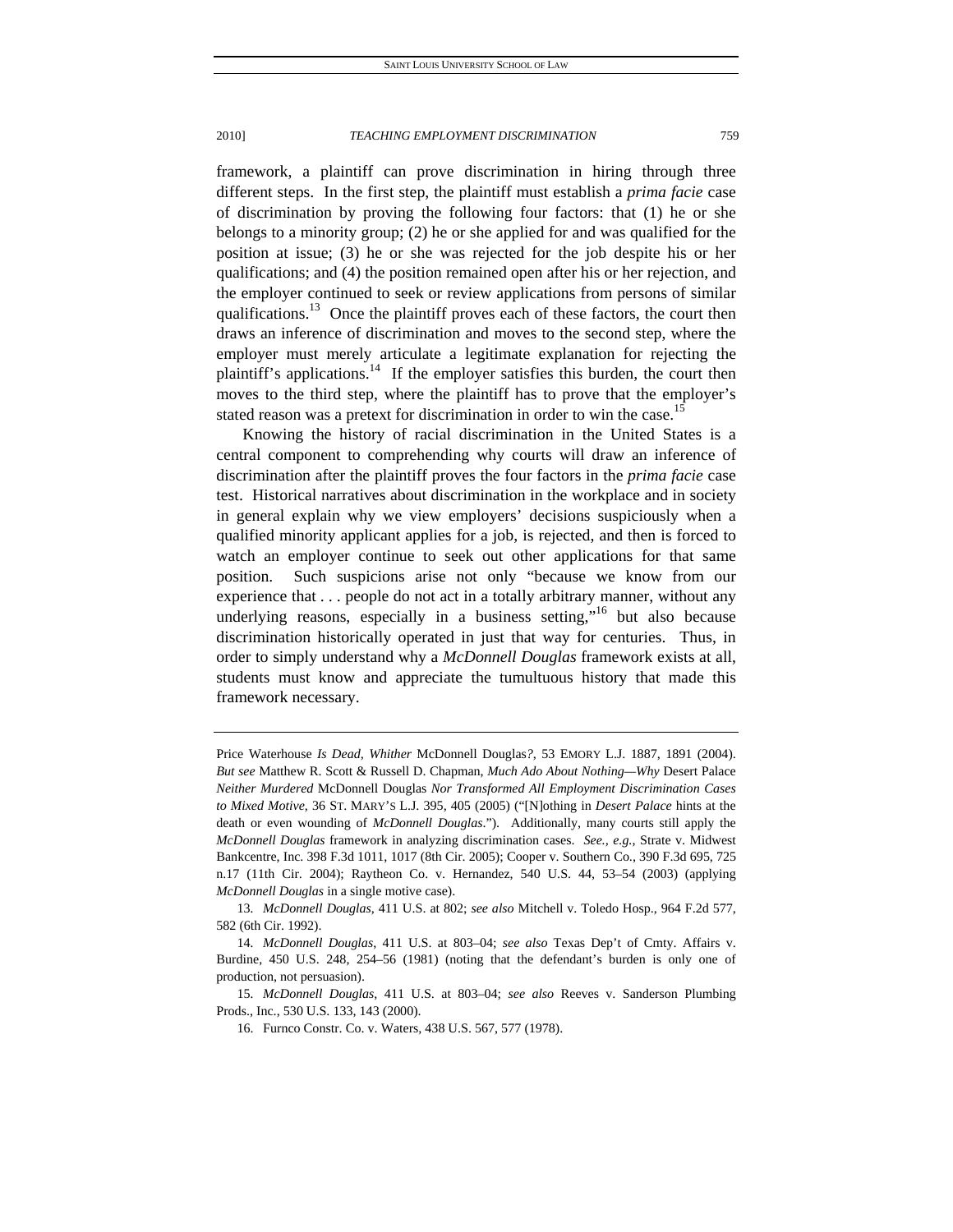For this reason and many others, I begin my Employment Discrimination course with a film that provides a brief window into the civil rights battles that led to the passage of Title VII: "No Easy Walk Home," a fifty-minute segment of the *Eyes on the Prize* documentary series that ends with the March on Washington.<sup>17</sup> Thereafter, I briefly explain to my class that the March on Washington was the final event in a long series that ultimately placed enough pressure on President John F. Kennedy, Jr. to endorse Title VII.<sup>18</sup> That view into history helps not only to create a space in which students can begin to understand the purposes of Title VII, the statute that is the primary focus of employment discrimination law, but also to establish a tone under which students can interpret and discuss the cases that form the basis of the course.

# II. MAKING DISCRIMINATION REAL

As with any matter, teaching about workplace discrimination can be difficult when much of the audience has not held a "real" job. Like the law students at many elite schools, the students at Iowa are young, beginning in their early twenties, and relatively privileged,<sup>19</sup> with few holding any jobs before college work-study employment and some never at all. Many of them do not have partners or dependents such as children or aging parents to support. With such limited work and life experience among students, it can be difficult to convey fully to students the consequences of each employment case's outcome.

As a means of countering such lack of real-life understanding, I employ the method of using narratives to convey the important role of lawyers in challenging traditional employment stories that have been told, retold, and reinforced over time. I also utilize narratives to expose students to the full meaning of our cases, not just to the development of law and the individual

 <sup>17.</sup> EYES ON THE PRIZE: NO EASY WALK HOME (PBS television broadcast Feb. 11, 1987). The authors of EMPLOYMENT DISCRIMINATION LAW: CASES AND MATERIALS ON EQUALITY IN THE WORKPLACE (Robert Belton, Dianne Avery, Maria Ontiveros & Roberto Corrada eds, 2004) actually provide this suggestion for users of their casebook.

 <sup>18.</sup> Michael Z. Green, *Addressing Race Discrimination Under Title VII After Forty Years: The Promise of ADR as Interest-Convergence*, 48 HOW. L.J. 937, 943–45 (2005).

 <sup>19.</sup> Angela Onwuachi-Willig, *The Admission of Legacy Blacks*, 60 VAND. L. REV. 1141, 1190–93 (2007); Lani Guinier, *Admissions Rituals as Political Acts: Guardians at the Gates of Our Democratic Ideals*, 117 HARV. L. REV. 113, 145–50 (2003); Lani Guinier, *Our Preference for the Privileged*, BOSTON GLOBE, July 9, 2004, at A13 (describing how current admissions criteria advantage the wealthy). A recent study of students at the 146 most selective colleges revealed that 74% of these students come from the upper 25% of the socioeconomic ladder, only 3% come from the bottom 25%, and roughly 10% come from the bottom 50%. *See* Guinier, *supra* at 148 (citing ANTHONY P. CARNEVALE & STEPHEN J. ROSE, THE CENTURY FOUND., SOCIOECONOMIC STATUS, RACE/ETHNICITY, AND SELECTIVE COLLEGE ADMISSIONS 8 (2003), *available at* http://www.tcf.org/Publications/Education/carnevale\_rose.pdf.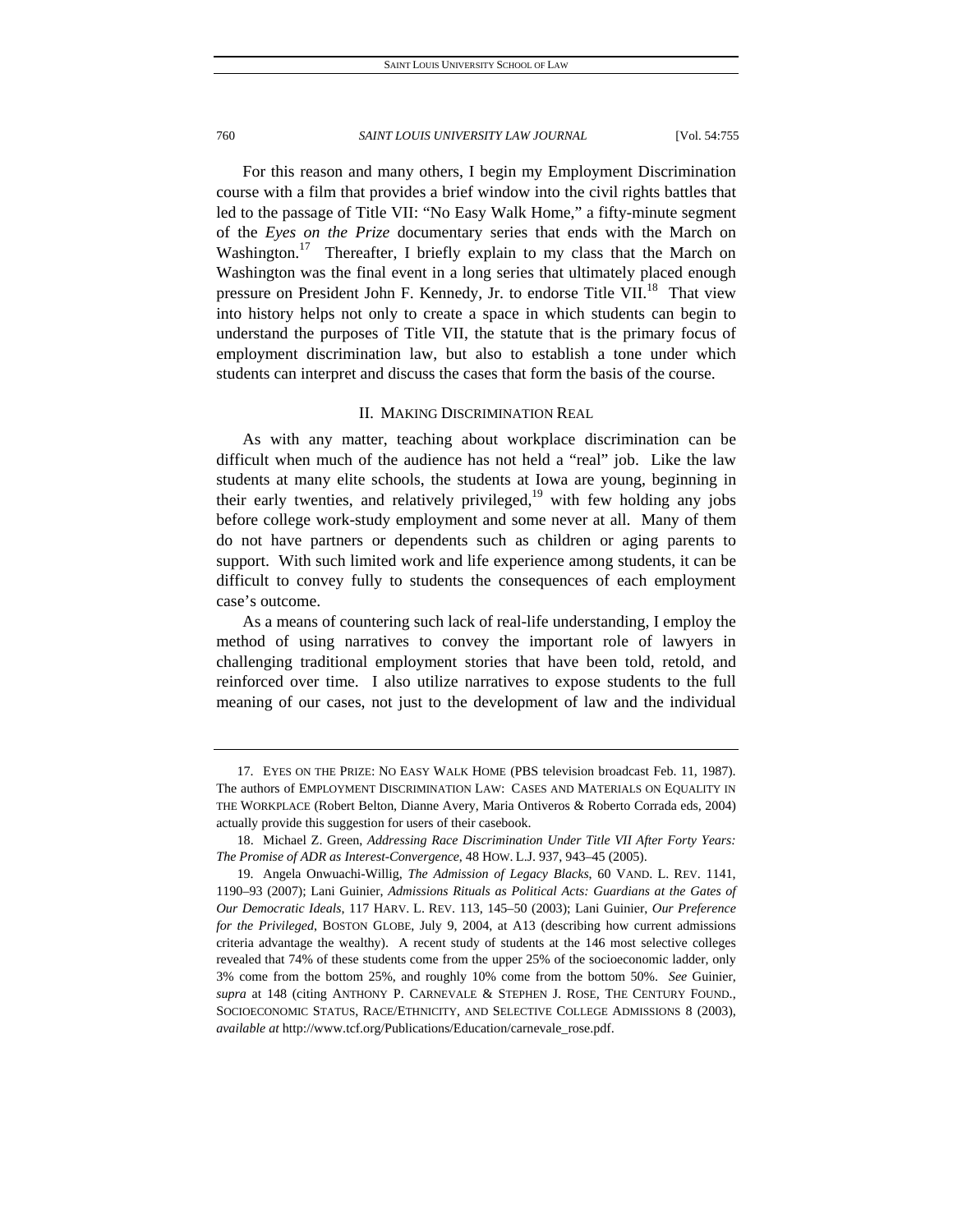plaintiffs and employers in cases, but also to the entire world of workers and employers who will be affected by these legal determinations in future cases.

First, I try to use narratives to reveal to students what will be their own role in constructing stories on paper and in the courtroom as lawyers. Following the historical narrative in "No Easy Walk Home" about the events that led to the enactment of Title VII, I continue with a short excerpt from an article by Professor Peter Brooks about the importance of seeing, acknowledging, and dissecting narratives to law and lawyers.<sup>20</sup> The excerpt presents several arguments about how stories can make a difference in how people understand and interpret legal outcomes, urging the importance of law's need for narratology. As Professor Brooks explained, "Narratives do not simply recount happenings; they give them shape, give them a point, argue their import, proclaim their results."<sup>21</sup> I then show students a clip from a popular movie, asking them to recount what they see in the film. Thereafter, I ask them for their different accounts of what happened in the films as we review them, following up with questions about how different students reached individual determinations about what they saw and ultimately revealing the different narratives that can arise as different people with different experiences "see," read, and interpret events.

Thereafter, I tell the students that even this course is, in its own way, my own narrative about employment discrimination law (just as all courses are for all professors), with the hope that this information will encourage them to voice their views and interpretations of cases and readings throughout the course. My goal is to lay a foundation for students to view even judicial opinions as a kind of story themselves, stories that are relayed by the courts as they apply legal precedent and interpret cases and statutes in deciding which narrative—that of the plaintiff or defendant—ultimately prevails under the law. Most importantly, this foundation helps to create an environment in which legal opinions—the law—become demystified and in which students feel comfortable in critically thinking about each opinion, asking many questions. How is the narrative in the opinion presented and by whom? Whose voices are missing? What other questions should have been asked? Would critical issues or evidence have been defined differently if these voices had been included? Would points of comparison in the case be identified differently? Is another narrative being used to trivialize or overcome the main narrative or any other narrative? Moreover, this foundation sets the stage for students to better understand the role that they will play as lawyers—in particular, employment discrimination lawyers—when they gather different stories from witnesses,

 <sup>20.</sup> Peter Brooks, *Narrative Transactions—Does the Law Need a Narratology?*, 18 YALE J.L. & HUMAN. 1 (2006).

 <sup>21.</sup> *Id.*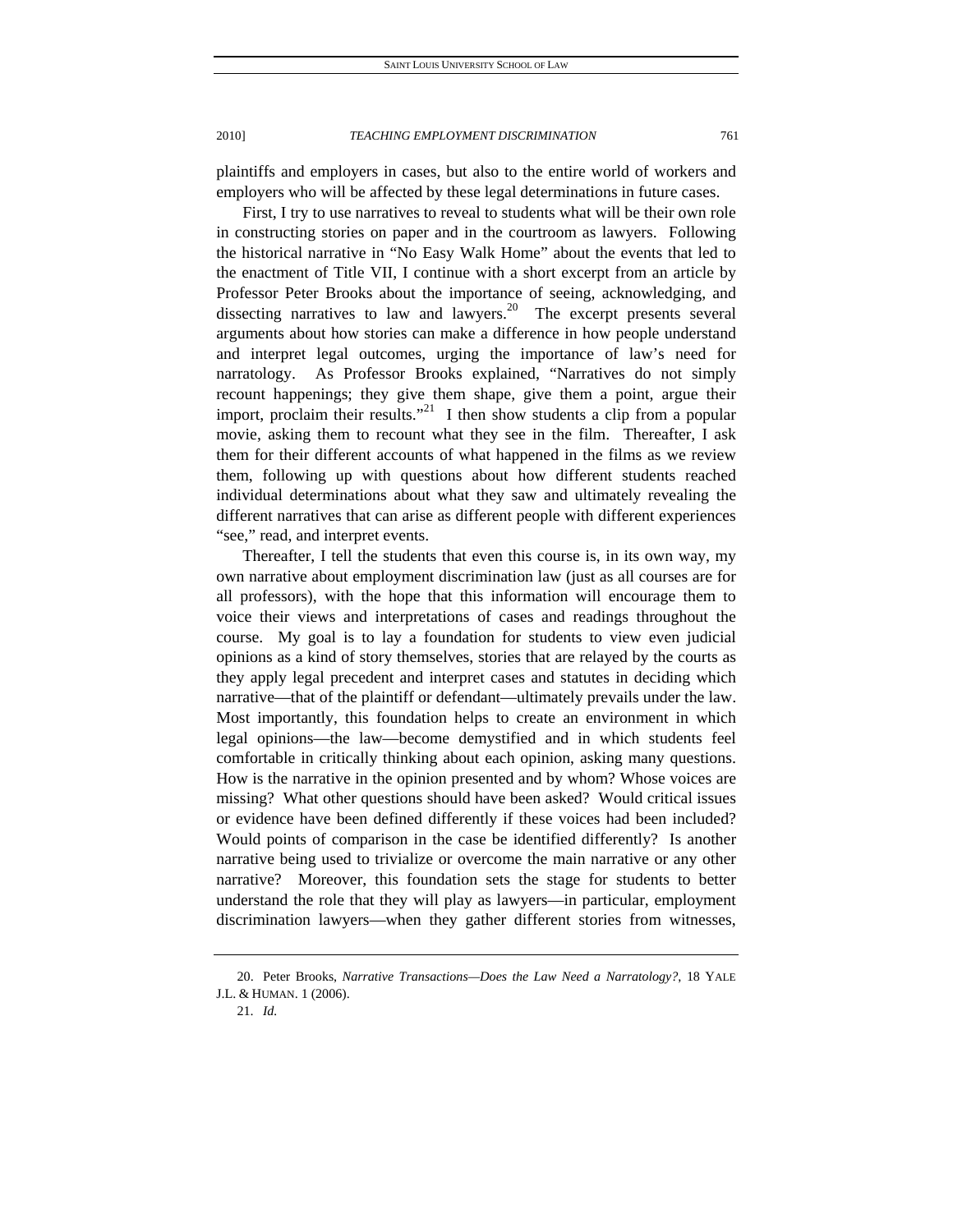employees, and supervisors to construct the litigation stories for their own clients.

Additionally, throughout the course, I integrate the post-case narratives of several plaintiffs, with the hope that these narratives may provide important insights to students about the reach of the law on the lives of the named plaintiffs and future plaintiffs. Specifically, I fill students in on the real-life consequences of the litigation and post-litigation lives of plaintiffs such as Ann Hopkins<sup>22</sup> and Beth Ann Faragher.<sup>23</sup> After all, as many professors know, stories educate, and they are an especially important tool for drawing connections between the law and society for students of civil rights.

#### III. DECLINING DIVERSITY

One of the most difficult problems in teaching civil rights law or any other law today is the declining enrollment of minority students, especially black and Latino students, at law schools.<sup>24</sup> The problem of declining percentages of racial and ethnic minorities extends beyond public law schools in states such as California, Michigan, and Washington, where anti-affirmative action initiatives have prevented law schools from considering race in the admissions process.<sup>25</sup> Professor Conrad Johnson and the Society of American Law Teachers recently conducted a study that revealed how the enrollment percentages of black and

"Enrollment of blacks and Mexican-Americans has fallen by 8.6 percent in the past 15 years, according to a Web site created by Columbia Law School and the Society of American Law Teachers (SALT).

 The decline has occurred as applications to law schools among those two groups have remained constant and as law school enrollment overall has increased since 1992."

<sup>22</sup>*. See, e.g.*, Ann Hopkins, Price Waterhouse v. Hopkins*: A Personal Account of a Sexual Discrimination Plaintiff*, 22 HOFSTRA LAB. & EMP. L.J. 357 (2005).

<sup>23</sup>*. See, e.g.*, Terry Carter, *Both Sides Now*, 85 A.B.A. J. 56 (Jan. 1999); Beth Ann Faragher, Faragher v. City of Boca Raton*: A Personal Account of a Sexual Discrimination Plaintiff*, 22 HOFSTRA LAB. & EMP. L.J. 417 (2005).

<sup>24</sup>*. See* Leigh Jones*, Minority Enrollment at Schools Is Faltering*, NAT'L L.J., http://www.law.com/jsp/law/careercenter/lawArticleCareerCenter.jsp?id=1202211781492. Jones states that in law schools:

*Id*.

 <sup>25.</sup> Columbia Law School, *Web Site Shows Drop in Minority Enrollment at US Law Schools*, http://www.law.columbia.edu/media\_inquiries/news\_events/2007/December07/law\_ enroll (last visited Mar. 8, 2010); Society of American Law Schools & Lawyering in the Digital Age Clinic at the Columbia University School of Law, *A Disturbing Trend in Law School Diversity*, http://www2.law.columbia.edu/civilrights/ (last visited Mar. 8, 2010); *see also* Angela Onwuachi-Willig et al., *Cracking the Egg: Which Came First—Stigma or Affirmative Action?*, 96 CAL. L. REV. 1299 (2008) (finding no statistical significance between feelings of internal and external stigma between students of color at non-affirmative action schools and students at affirmative action schools).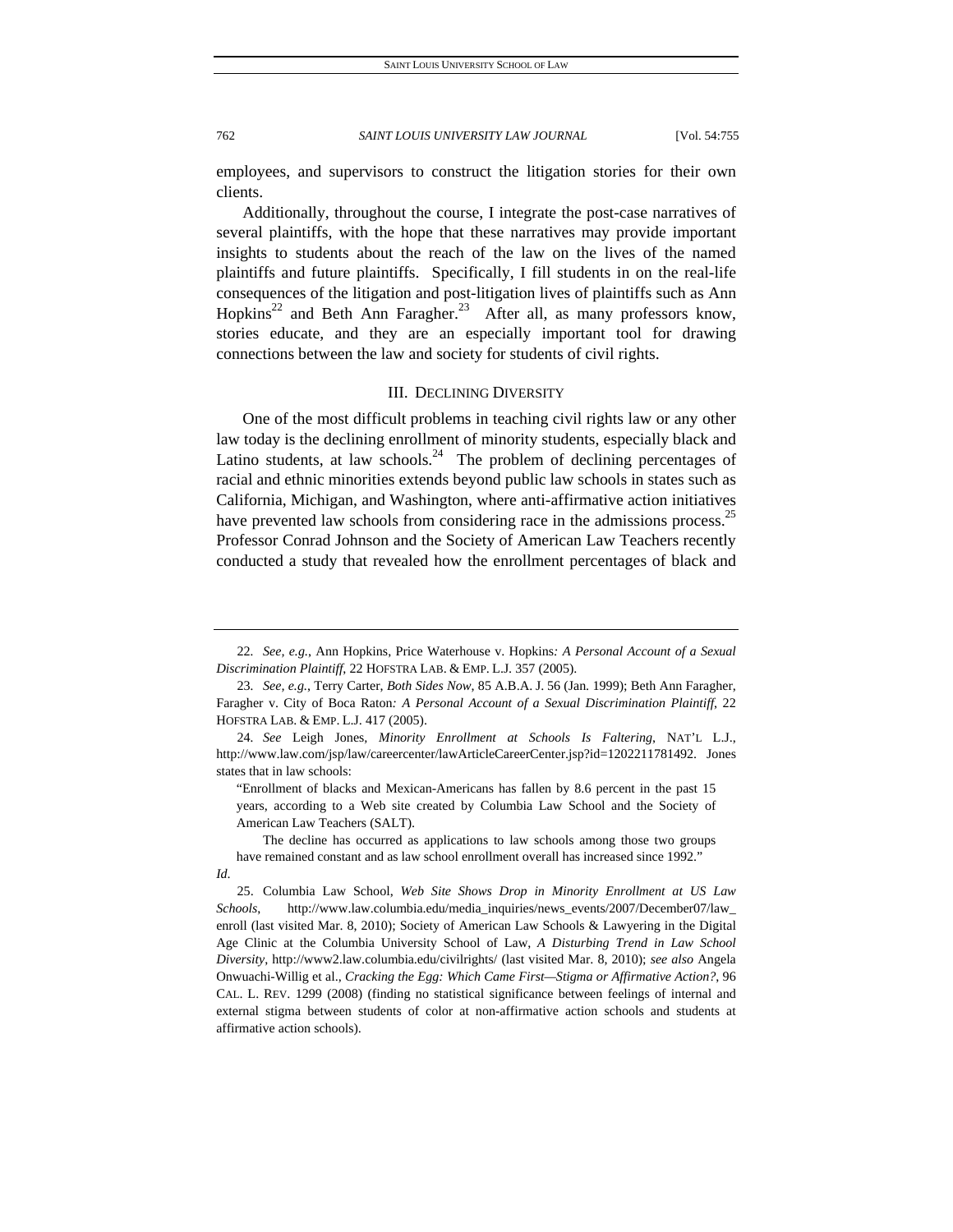Mexican–American law students are decreasing at law schools across the nation despite an increase in their LSAT scores.<sup>26</sup>

In *Grutter v. Bollinger*, Justice Sandra Day O'Connor, writing for the majority, held that racial diversity is a compelling state interest and explained the educational benefits that flow from student body diversity.<sup>27</sup> In so doing, Justice O'Connor highlighted the various ways in which an institution of higher education may benefit from having a racially diverse student body, such as through enhanced learning among participants of differing backgrounds because of exposure to diverse perspectives, $^{28}$  an increased ability by students to work and live with people from different cultures, $29$  and the destruction of racial stereotypes about the intellectual capacity and viewpoints of both minority and majority members.<sup>30</sup>

Actual racial and ethnic diversity within the classroom is irreplaceable.<sup>31</sup> A critical mass of minority students is important because it helps to ensure that no student is made to feel that he or she is representing his or her race in the classroom, exposes all students to the diversity of opinions and views among members of different racial groups, and helps to defeat stereotypes about the competence of certain racial groups.<sup>32</sup>

The same principles apply to teaching Employment Discrimination. I taught Employment Discrimination for the first time in the spring of 2009, and with respect to racial diversity within that classroom, there were three Asian

 31. Erwin Chemerinsky, *Making Sense of the Affirmative Action Debate*, 22 OHIO N.U. L. REV. 1343, 1347 (1996) ("Imagine a criminal procedure class that talks about police behavior. Can any of us say that the discussion would be the same in that class if it was all white compared to if there were minority students present?").

32*. See Grutter*, 539 U.S. at 329–36; *see also* Paul Brest & Miranda Oshige, *Affirmative Action for Whom?*, 47 STAN. L. REV. 855, 862 (1995) ("[T]he opportunity to encounter people from different backgrounds and cultures allows students to explore the nature of those differences and to learn to communicate across the boundaries they create.").

<sup>26</sup>*.* Ronald Roach, *Shut Out*, DIVERSE ISSUES IN HIGHER EDUC., Apr. 16, 2009, at 11, 12.

 <sup>27. 539</sup> U.S. 306, 329–36 (2003).

<sup>28</sup>*. Id*. at 330.

<sup>29</sup>*. Id*. at 330–31.

<sup>30</sup>*. Id.* at 329–36; *see also* Dorothy A. Brown, *Taking* Grutter *Seriously: Getting Beyond the Numbers*, 43 HOUS. L. REV. 1, 18–20, 28–31 (2006) (discussing the benefits of true dialogue and interaction among diverse groups of students and arguing, under a diversity rationale, why Critical Race Theory should be integrated into all aspects of the curriculum at law schools); Trina Jones, *The Diversity Rationale: A Problematic Solution*, 1 STAN. J. C. R. & C. L. 171, 209 (2005) ("[Justice O'Connor] accept[ed] that homogeneity does not produce the best learning experiences and that solely admitting persons with the strongest intellectual capacities or the best records of scholarly achievement will not create the most intellectually stimulating and rigorous environments."); Angela Onwuachi-Willig, *Using the Master's "Tool" to Dismantle His House: Why Justice Clarence Thomas Makes the Case for Affirmative Action*, 47 ARIZ. L. REV. 113, 127–29 (2005) (stating that additional individual and societal benefits of diverse student bodies in higher education).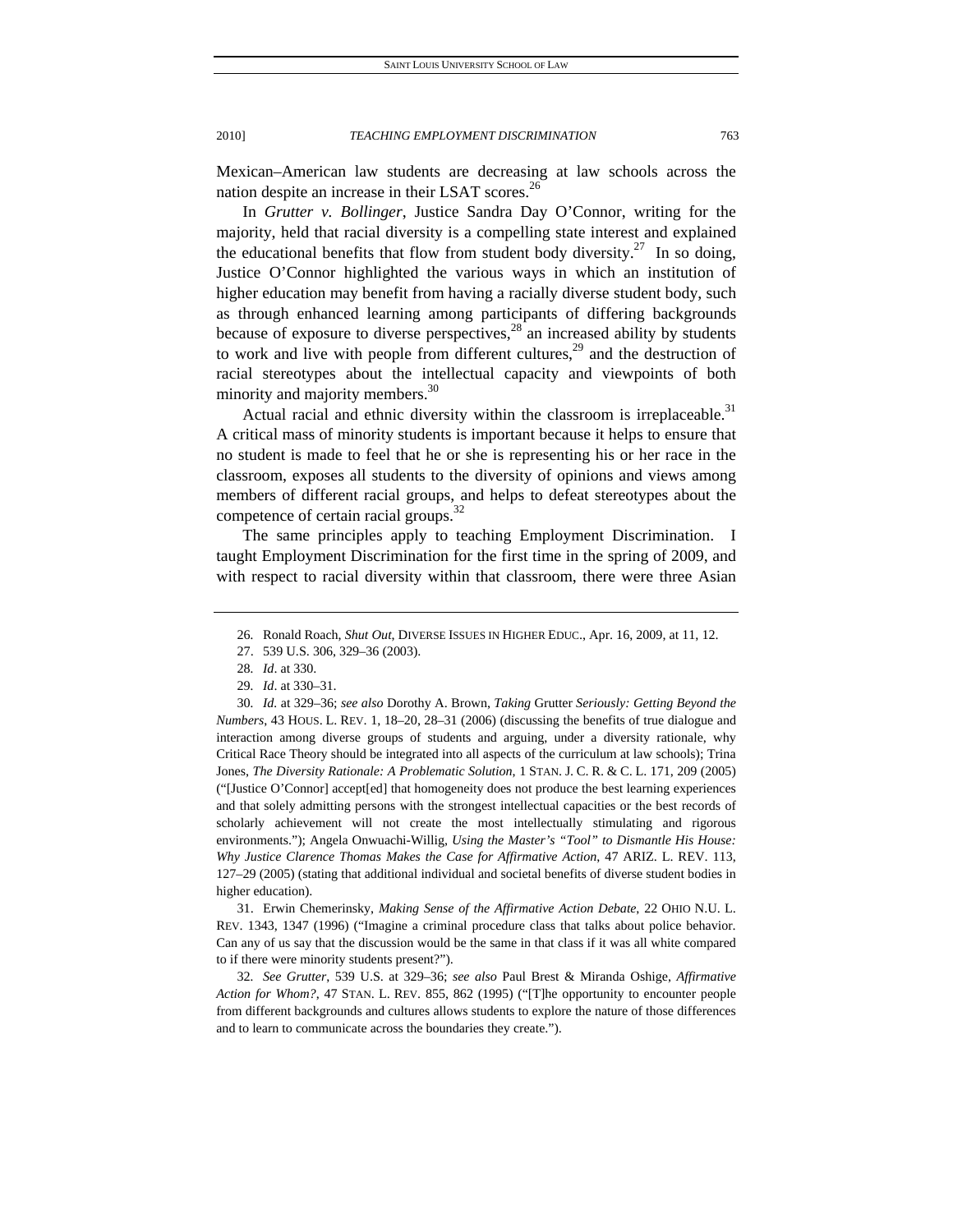Pacific American students, one foreign national student, two Latina students, and no black students in the course out of fifty students—hardly a critical mass of racial minorities as a whole, much less of any particular minority group. At times, the loss in the classroom exchange was palpable. For example, intangibles were lost in debates about cases regarding hair grooming restrictions against braided and locked hairstyles such as *Rogers v. American Airlines*, 33 where an understanding about the structure and texture of black hair is, at least to my mind, necessary for a full discussion of the case and its implications. Similarly, it is difficult to fully analyze cases such as *Walker v. IRS*34 when few students are even aware of colorism, a prejudice that is commonly understood within black and Latino communities.

There are some actions, however, that professors can take to encourage and facilitate the free flow of ideas within the classroom, regardless of the actual diversity in the classroom. Creating a safe and welcoming environment is one of them. Establishing such a tone is important not only for encouraging a broader range of students to speak in class, but also for encouraging more "invisible" minorities, such as gay and lesbian students, to speak, thus sending a message to all students that their comments will not only be tolerated but also respected within the classroom. In particular, I work to create an atmosphere in which students feel free to express a plethora of ideas through a wide variety of methods, such as including a strong statement that acknowledges the reality of diverse opinions and the need to respect them in my syllabus, modeling open behavior as the professor, and facilitating discussions that occur between students within the classroom, as opposed to between the students and me. Other methods include requiring small-group discussion before large classwide discussion to give students a chance to warm up and to get their thoughts flowing or simply pausing before calling on student volunteers to respond to questions, both methods that tend to increase the participation of women, racial minorities, and other group members who do not respond as rapidly in our traditional, "fast-paced aggressive banter."<sup>35</sup>

I also utilize many clips from popular films to place a face, even if fictional, on the topics of our cases. The clips come from films that relate directly to employment discrimination such as *The Associate*, which addresses sex discrimination;<sup>36</sup> *North Country*, which tackles sexual harassment;<sup>37</sup> and

37. NORTH COUNTRY (Warner Bros. Pictures 2005).

 <sup>33. 527</sup> F. Supp. 229 (S.D.N.Y. 1981).

 <sup>34. 713</sup> F. Supp. 403 (N.D. Ga. 1989).

 <sup>35.</sup> Dorothy E. Roberts, *The Paradox of Silence: Some Questions About Silence as Resistance*, 5 MICH. J. RACE & L. 927, 936–37 (2000); *see also* Margaret Montoya, *Silence and Silencing: Their Centripetal and Centrifugal Forces in Legal Communication, Pedagogy, and Discourse*, 5 MICH. J. RACE & L. 847, 863 (2000) (analyzing the classroom silences of students of color as a powerful form of speech).

 <sup>36.</sup> THE ASSOCIATE (Frederic Golchan Productions 1996).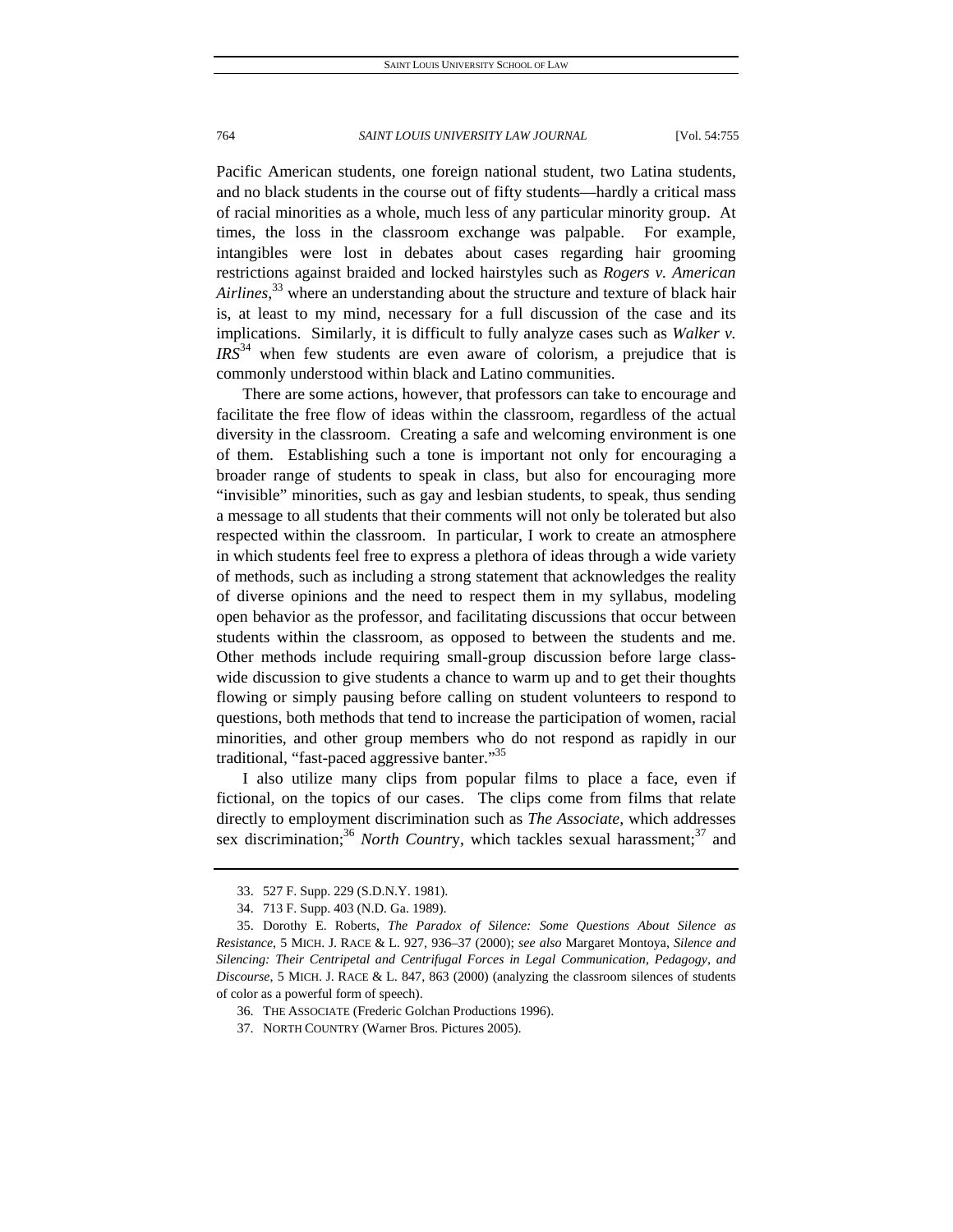*Philadelphia*, which focuses on disability and sexual orientation discrimination.<sup>38</sup> The clips also come from less obviously relevant films such as *Harold and Kumar Go to White Castle*, which revolves around the adventures of two stoners in their trek to get White Castle burgers, but also explores issues related to identity performance in the workplace by Asian Pacific Americans,<sup>39</sup> and *Something New*, which focuses on the barriers to interracial love, but also provides insights into the unconscious biases that women of color face in corporate America.<sup>40</sup>

The film clips provide relatable figures for students to focus on as they analyze cases and the real-life implications of employment discrimination law. More importantly, the use of films that do not directly focus on employment issues helps to reveal to students that employment discrimination law is everywhere. Moreover, it pushes students to think about various identity categories and privileges even as they engage in social and popular culture activities. Students often tell me that I have "ruined" television and film for them, as they now find it hard not to think about the law as they are watching television or movies. Of course, my internal and external reaction is that such awareness can only be good for individuals in general, but especially lawyers, who hold a great deal of power in shaping the lives of their clients and their clients' opponents.

# IV. REVEALING THE COMPLEXITIES OF DISCRIMINATION

Today's law students often find it hard to reconcile the law on the books with the actual and evolving practice of discrimination in the workplace. Yet, it is critical for law professors to unearth these complexities of discrimination in our post-Civil Rights era, where certain racial minorities and women, for example, are considered acceptable for inclusion so long as they perform their identities in palatable ways by covering or downplaying disfavored identity traits.<sup>41</sup> Additionally, it is important to expose students to the theories regarding unconscious bias<sup>42</sup> and proxy discrimination<sup>43</sup> in order to move them beyond their childhood lessons about discrimination as action conducted only by evil perpetrators. Finally, where possible, it is helpful to bring in practicing attorneys as guest speakers, especially plaintiffs' lawyers. These attorneys are

 <sup>38.</sup> PHILADELPHIA (Clinica Estetico 1993).

 <sup>39.</sup> HAROLD & KUMAR GO TO WHITE CASTLE (Endgame Entertainment 2004).

 <sup>40.</sup> SOMETHING NEW (Gramercy Pictures 2006).

<sup>41</sup>*. See* Devon Carbado, Catherine Fisk & Mitu Gulati, *After Inclusion*, 4 ANN. REV. L. & SOC. SCI. 83, 88 (2008); *see also* Yoshino, *supra* note 11, at 892 (explicating why people downplay disfavored traits); Devon W. Carbado & Mitu Gulati, *Working Identity*, 85 CORNELL L. REV. 1259, 1262 (2000) (describing how women and people of color attempt to alter their gender or racial identities in order to prevent discrimination and preempt stereotyping in the workplace).

<sup>42</sup>*. See generally* Lawrence, *supra* note 6.

<sup>43</sup>*. See generally* Onwuachi-Willig & Barnes, *supra* note 11.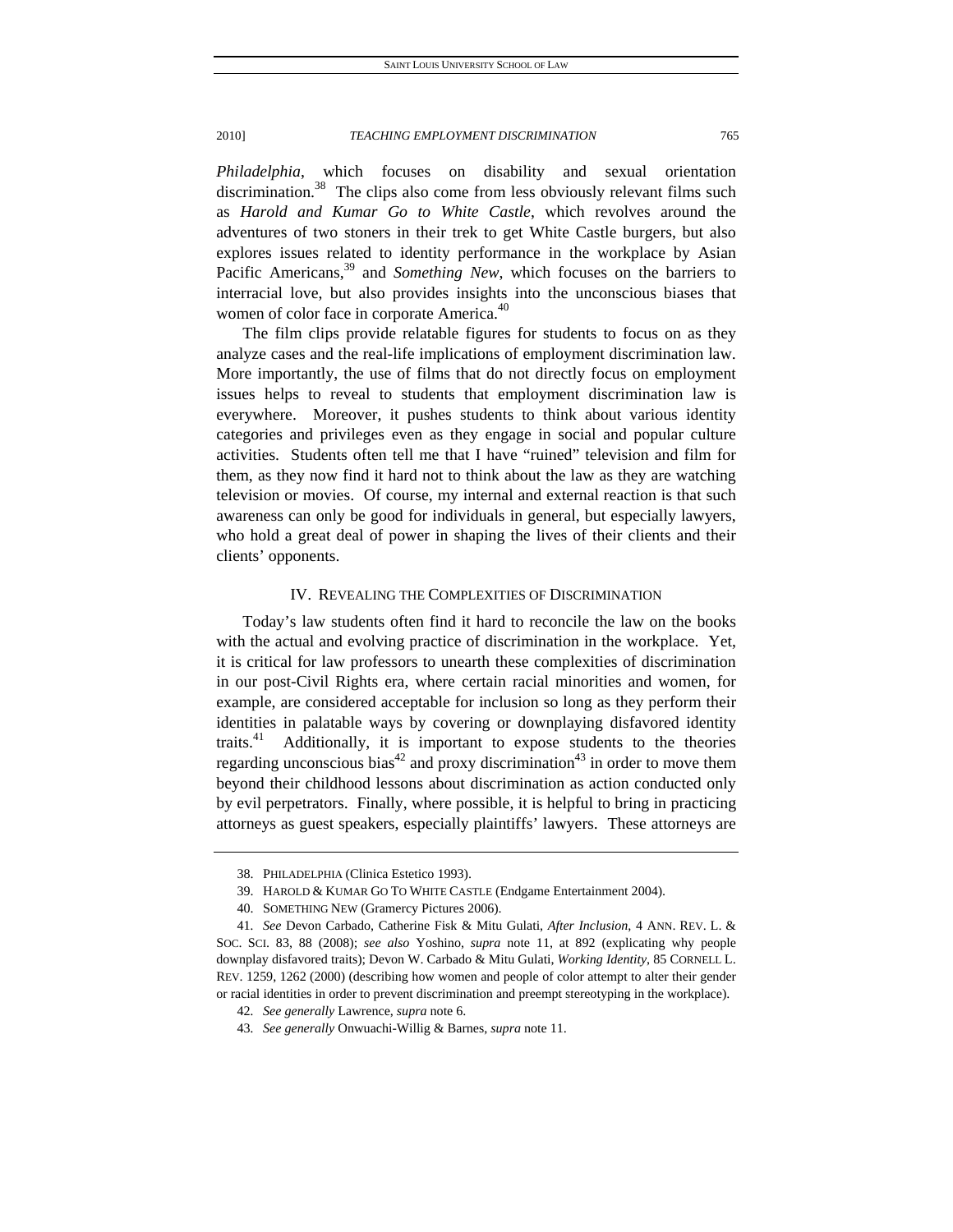on the front lines and can provide eye-opening views into the complexities of practicing employment law in a post-Civil Rights era.

Teaching these very complicated ideas to students is not an easy task. Consequently, students first need to absorb these complex theories through reading and grappling with them on their own. Such work is especially important for those who wish to be future civil rights or plaintiffs' lawyers, as they will be on the cutting edge of practice, introducing and advancing these and other new theories into the courtroom and, hopefully, case law. As a result, I create a supplemental reader of key writings on these innovative ideas for my course.

Additionally, I work to get students to more readily recognize these complex forms of discrimination in action, through methods such as showing film clips or conducting group or classroom exercises. Part of the work in teaching these theories is exposing the prevalence of unconscious or subconscious biases. During the first week of class, before my students are thinking much about discrimination and how it fits into their world, I have them take the Implicit Bias Test, designed by researchers Tony Greenwald, Mahzarin Banaji, and Brian Nosek.<sup>44</sup> The test, or rather their results on the test, often open a window for them to see that even good people such as themselves are affected by unconscious biases. Revealing my own test results, which in some cases expose my own unconscious biases, also bolsters this very point. More importantly, the students' and my test results help demonstrate that the critical work in combating discrimination for every individual also includes awareness and consciousness of his or her own biases, and then taking actions to unlearn those biases and undo their unintended effects. Here, too, film clips and hypotheticals that hone in on these realities are effective in driving home the complex nature of workplace discrimination.

# **CONCLUSION**

Teaching Employment Discrimination is one of my most rewarding experiences as a professor. Although teaching the course comes with many challenges, it also comes with many joys. I experience those joys in many forms. They come at times when I am a firsthand witness to students' "aha"

<sup>44</sup>*. See* Rachlinski et al., supra note 6, at 1198 (referring to "Implicit Association Test"); Anthony G. Greenwald & Linda Hamilton Krieger, *Implicit Bias: Scientific Foundations*, 94 CAL. L. REV. 945, 951, 961 (2006); Jerry Kang & Mahzarin R. Banaji, *Fair Measures: A Behavioral Realist Revision of "Affirmative Action*,*"* 94 CAL. L. REV. 1063, 1065 (2006); R. Richard Banks et al., *Discrimination and Implicit Bias in a Racially Unequal Society*, 94 CAL. L. REV. 1169, 1182 (2006); *see also* Kristin A. Lane et al., *Implicit Social Cognition and Law*, 3 ANN. REV. L. & SOC. SCI. 427, 433 (2007); L. Song Richardson, Under the Influence: A Behavioral Realist Approach to the Fourth Amendment (manuscript at 6–19, on file with the author). The implicit bias test can be found at https://implicit.harvard.edu/implicit/demo/.